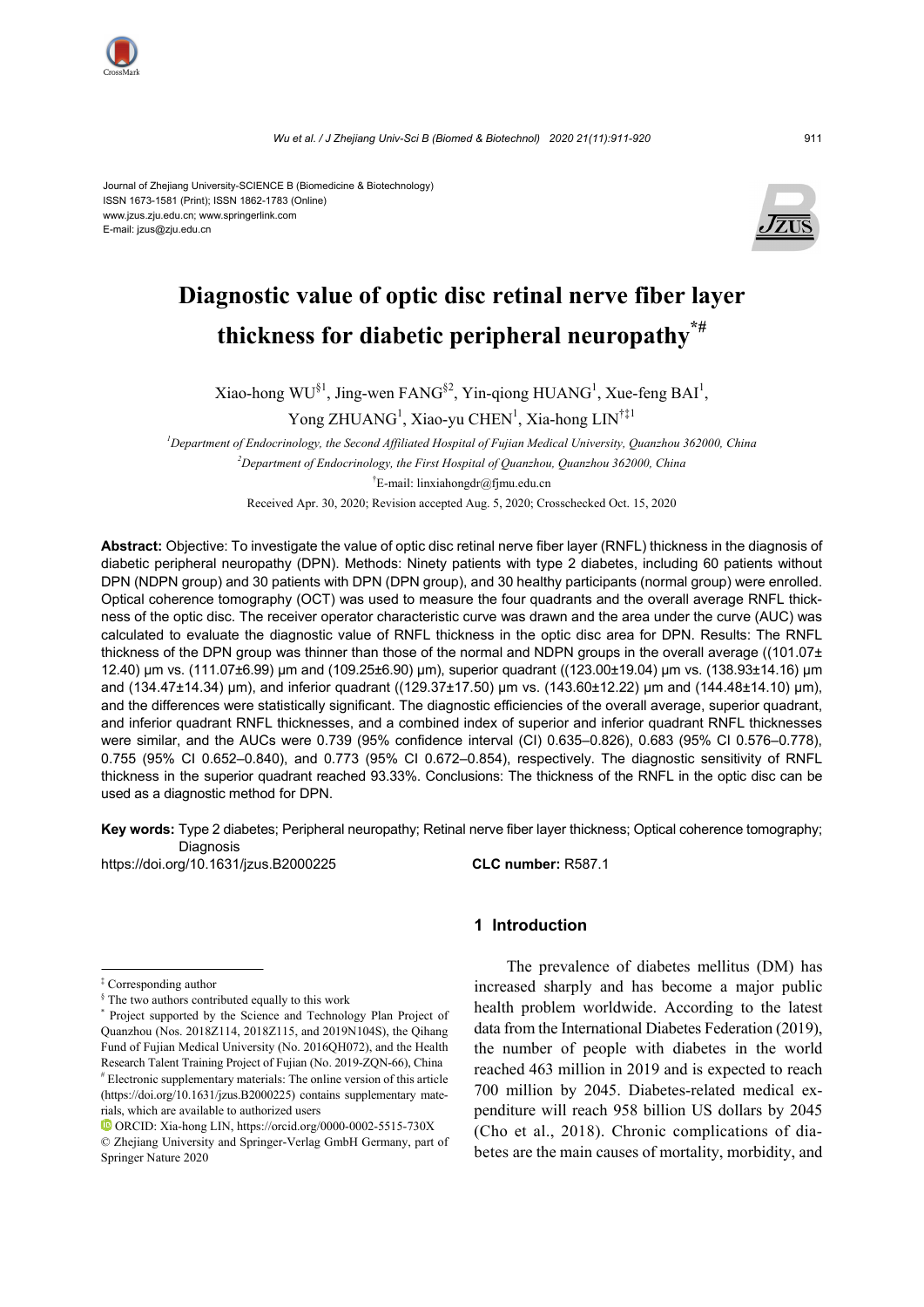increased expenses for patients. Diabetic peripheral neuropathy (DPN) is one of the most common chronic complications of diabetes (Pirart, 1977). DPN not only severely affects the quality of life and increases the risk of amputation, but also increases mortality (Forsblom et al., 1988; Gordois et al., 2003; Seferovic et al., 2018). However, there has generally been insufficient screening and early diagnosis of DPN in clinical work (Liu et al., 2010). At present, according to the consensus of the international expert group of DPN and Chinese guidelines for the prevention and treatment of diabetes, five forms of physical examination for peripheral neuropathy are recommended as screening methods, but each has defects related to repeatability and poor sensitivity (Dyck et al., 2010). Finding a simple, convenient, and sensitive strategy for screening and diagnosing DPN is a clinical problem needing to be solved. Binns-Hall et al. (2018) explored the application of DPN-CHECK (a hand-held device that measures sural nerve conduction velocity and amplitude) combined with SUDOSCAN (a device that measures sudomotor function) for one-stop screening when patients are waiting for fundus examinations. This method could significantly improve the screening efficiency of early DPN, and the sensitivity of screening can reach 93.2%. SUDOSCAN and DPN-CHECK have been confirmed as effective tools for screening and diagnosing DPN in several studies (Smith et al., 2014; Chatzikosma et al., 2016), but the costs of equipment and examination using SUDOSCAN have become an obstacle to clinical application. According to the global guidelines for the prevention and treatment of diabetes, chronic diabetic complications must be screened regularly, and diabetic fundus examination should include optical coherence tomography (OCT) for macular degeneration or edema assessment. Modern OCT technology is widely used in clinical practice, and can quantitatively measure the thicknesses of the retinal ganglion cell-inner plexiform layer (GCIPL) and retinal nerve fiber layer (RNFL) in the macular area (Feng et al., 2018; Lakshmikantha et al., 2018; Xie et al., 2018; Wang et al., 2018). Some studies have found that retinal neuropathy is closely related to peripheral neuropathy and can occur in peripheral neuropathy diseases such as fibular muscular atrophy (Botsford et al., 2017). Retinal neurodegeneration has been reported to occur long before the appearance of diabetic retinal microvascular injury (Verma et al.,

2009), and can lead to functional defects such as an abnormal electroretinogram (ERG) (Luu et al., 2010). Therefore, the application of OCT in the detection of fundus neuropathy may have reference value for the diagnosis of DPN. OCT can be carried out during fundus evaluation in clinical practice, which can significantly improve the clinical efficiency. In this study, OCT was used to measure the thickness of the RNFL in the optic disc during diabetic fundus screening, and its diagnostic value for DPN was evaluated. Our findings provide a new and efficient strategy for the clinical screening and diagnosis of DPN.

## **2 Subjects and methods**

## **2.1 Subjects**

Patients with type 2 diabetes who were hospitalized in the Department of Endocrinology of the Second Affiliated Hospital of Fujian Medical University (Quanzhou, China) from May 2018 to January 2019 were recruited. According to the inclusion and exclusion criteria, 90 patients were included in the study, including 30 patients with DPN (DPN group) and 60 patients without DPN (NDPN group). In the same period, 30 age-matched healthy participants who were examined in the outpatient department of our hospital were taken as the normal controls (normal group). All the subjects were Chinese, 30 to 70 years old, with 63 males and 57 females. Type 2 diabetes was diagnosed according to the diagnostic criteria of the World Health Organization (WHO, 1999). DPN was diagnosed according to the diagnostic criteria of the American Diabetes Association (ADA) position statement "Diabetic Neuropathy" (Pop-Busui et al., 2017).

The inclusion criteria were as follows: (1) patients with type 2 diabetes who met the diagnostic criteria of diabetes proposed by the WHO in 1999; (2) corrected visual acuity of  $\geq 4.6$  (standard logarithmic visual acuity table); (3) diopter of  $\leq \pm 3.0$  D; (4) binocular intraocular pressure range of  $\leq$ 21 mmHg (1 mmHg=0.133 kPa), no history of ocular hypertension; (5) no history of internal eye surgery, laser, or trauma; (6) no obvious abnormality in the anterior segment of the eye examined by slit lamp; (7) selection of the eye on the dominant hand side, and if it did not meet the standard, the other side was selected. The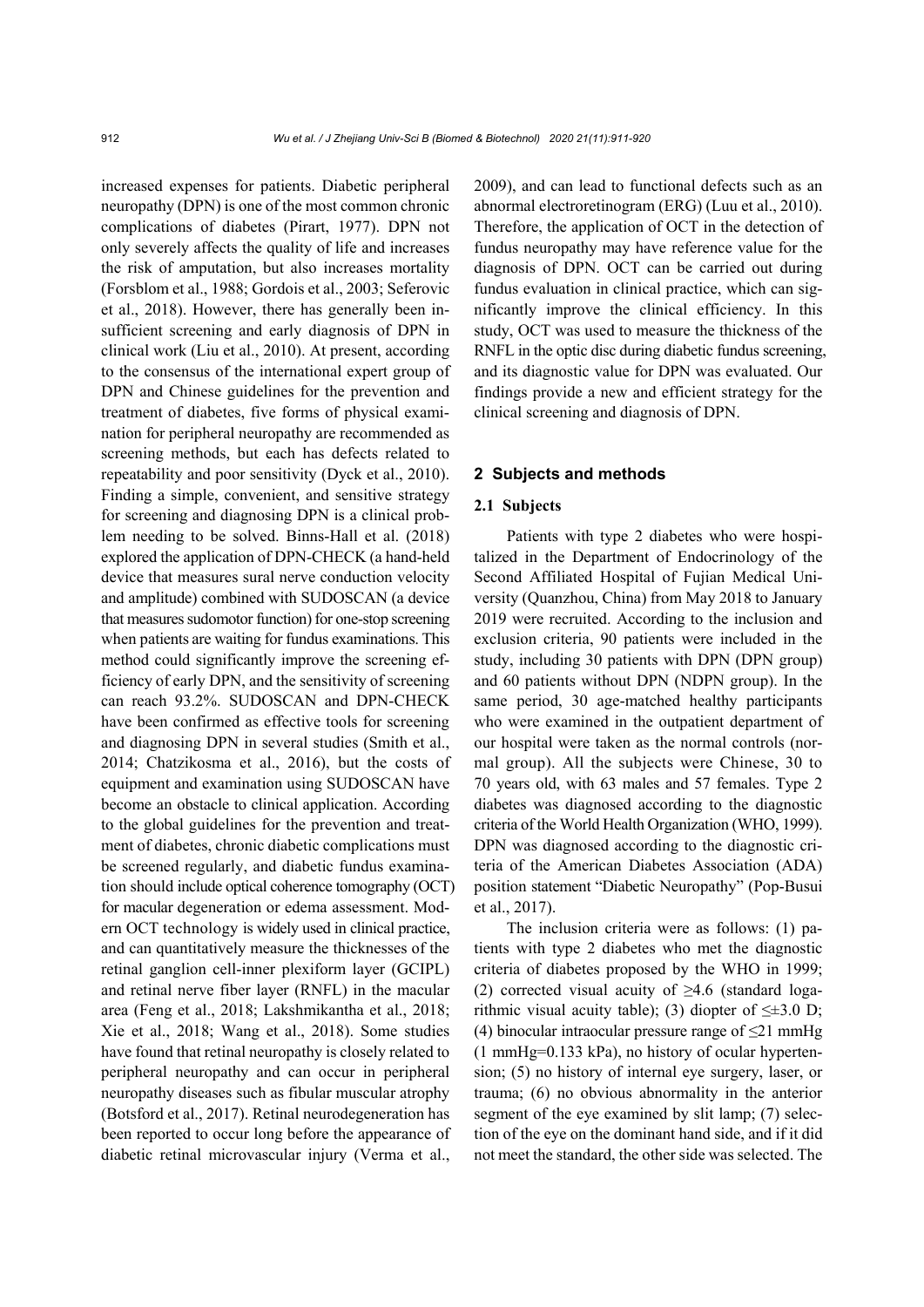exclusion criteria were: (1) fundus diseases caused by non-diabetes; (2) fundus examination with an obvious opacity of refractive media and diseases that could not be fixed; (3) acute or severe chronic complications of diabetes; (4) inflammatory or immune diseases, tumors, thyroid diseases, vitamin B deficiency, history of exposure to poison, or hereditary peripheral neuropathy.

### **2.2 Collection of clinical data**

Clinical data and biochemical parameters were collected, including a detailed inquiry and recording of clinical symptoms of DPN and examination of the ankle reflex, and sensitivity to acupuncture pain, vibration, pressure, and temperature. Glycosylated hemoglobin (HbA1c) was determined by high-performance liquid chromatography (HPLC; Model: D10, Bole Co., Ltd., USA).

## **2.3 Evaluation of DPN**

Toronto clinical scoring system (TCSS) score and grading: clinical symptoms (including foot pain, numbness, tingling, fatigue, ataxia, and upper limb symptoms), 1 point for each item; tendon reflex examination (bilateral knee reflex and ankle reflex), 2 points for no tendon reflex, 1 point for weakened tendon reflex, 0 point for normal tendon reflex; five physical examinations (acupuncture sensation, temperature sensation, 10 g nylon filament pressure sensation, vibration sensation, and position sensation), 1 point for each item. The total possible score was 19 points. TCSS of ≤5 points indicates no neuropathy, TCSS of 6–8 points indicates mild neuropathy, TCSS of 9–11 points indicates moderate neuropathy, and TCSS of  $\geq$ 12 points indicates severe neuropathy (Perkins et al., 2001).

Measurement of nerve conduction velocity (NCV): NCV was detected by the same physician, and the double-blind method was adopted. An electromyography/ evoked potential instrument (No. Keypoint 9033A07, Focus Company, Denmark) was used for examination. In a quiet room with a constant temperature of 25  $\mathrm{^{\circ}C}$ , the patient was in the supine position with limbs fully exposed and relaxed, and limb temperature was maintained at 32–36 °C. The motor conduction velocities of the median nerve, ulnar nerve, tibial nerve, and peroneal nerve, and sensory conduction velocities of the median nerve, ulnar nerve, superficial peroneal nerve, and sural nerve were measured.

#### **2.4 Ophthalmic examination**

The examination was carried out using the doubleblind method.

Best corrected visual acuity (BCVA): all patients enrolled in the group were tested using the international standard visual acuity chart. The diopter of the patients was measured using an autorefractor (Topcon KR 800, Topcon Medical Systems Inc., Japan) and corrected. The visual acuity was converted to the logarithm of minimal angle resolution (logMAR).

Intraocular pressure: the intraocular pressure of patients was measured with a noncontact tonometer (Canon TX-20, Canon Inc., Japan), and the average value was recorded automatically three times in each eye.

Slit lamp and front lens: a slit lamp (Topcon SL-3G, Topcon Medical Systems Inc., Japan) was used to observe the conjunctiva, cornea, anterior chamber, lens, and vitreous body in turn, excluding the corneal scar, keratitis, severe lens opacity, vitreous opacity, and other fundus diseases that may have affected the results of this study. The pupil was dilated with compound tropicamide eye drops, and then the fundus was examined with slit lamp and Volk 90D front lens (Volk Inc., USA) to rule out retinal diseases caused by other fundus diseases, such as glaucoma, high myopia, and age-related macular degeneration.

Fundus photography: all patients in the group were examined using a fundus camera (Canon CR-2, Canon Inc., Japan). The pupil was coaxial with the light, and the patients were told to move the eye in different directions. The physician then adjusted the focal length and definition of the image, and selected the same ideal image as the object of study. The degree of retinopathy was further evaluated by comparison to the results examined using an anterior endoscope.

OCT: spectral domain optical coherence tomography (SD-OCT, Spectralis®, Heidelberg Engineering Inc., Heidelberg, Germany) was used to scan the whole macular area of the retina. The following procedures were used. The subject adopted a sitting position and placed their mandible on the jaw support at a suitable height. The subject was told to look at the green indicator light, and the lens was aimed at the pupil. The scanning centerline was adjusted to pass through the fovea center of the macula; the scanning mode was 768×496 and the scanning range was scanned with a macular fovea of 30°×25° volume. The scanning speed was 4000 A/s, and the resolution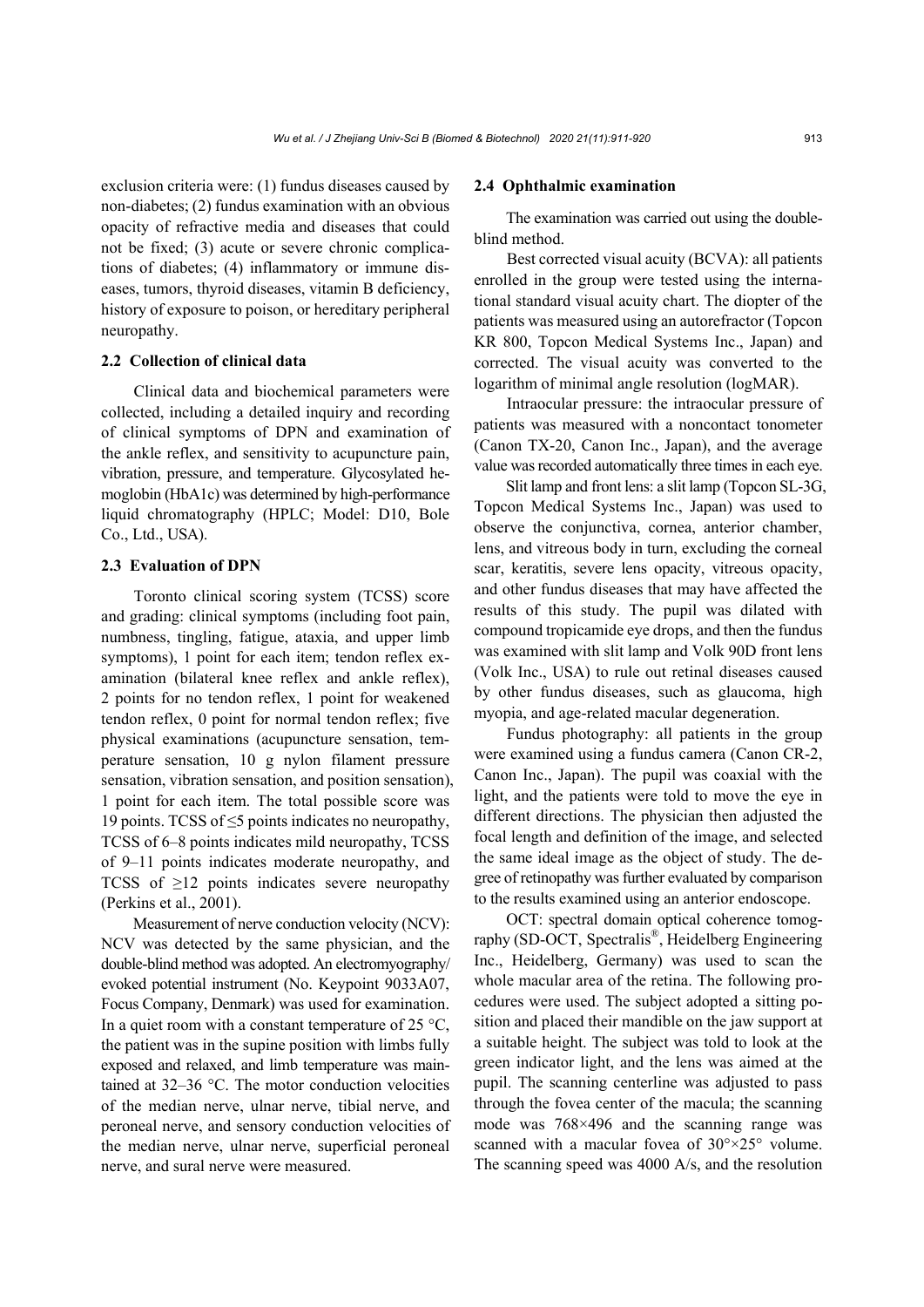was 5 µm longitudinally and 6 µm horizontally. A total of 61 B-scans were performed, and the mode of automatic real-time noise reduction was turned on to ensure that the quality of each scan was above 20 dB. The follow-up mode was selected and a total of three scans performed; the first scan was set as the reference scan. RNFL measurement: we performed circular scanning of the optic disc with a diameter of 3.46 mm centered on the optic disc. The RNFL thickness was measured around the whole optic disc including four quadrants (superior, nasal, inferior, and temporal) (Fig. 1a). Scanning was performed three times and the clearest image with the strongest signal was selected (Fig. 1b). Four-quadrant RNFL thicknesses and the overall average RNFL thickness were automatically analyzed using the analysis software supplied with the system. This operation was performed by the same experienced technician.



**Fig. 1 Measurement of the RNFL thickness of the optic disc** 

(a) Measurement range. S: superior quadrant; N: nasal quadrant; I: inferior quadrant; T: temporal quadrant. (b) Measurement of the RNFL thickness of the optic disc by OCT. RNFL: retinal nerve fiber layer; OCT: optical coherence tomography

## **2.5 Statistical analysis**

SPSS 23.0 statistical software was used. The data were tested for normality, and those with a normal distribution were expressed as mean±standard deviation, while those with a non-normal distribution were expressed as median (quartile intervals). For quantitative data with a normal distribution, Student's *t*-test was used to test the significance of differences between two groups, analysis of variance (ANOVA) was used among multiple groups, and the least significant difference (LSD) test was used for pairwise comparisons between groups. To measure data with a non-normal distribution, the Mann-Whitney *U* nonparametric test was used between two groups, the Kruskal-Wallis *H* nonparametric test was used among multiple groups, and the Nemenyi test was used for pairwise comparisons between groups. The qualitative data were tested by the chi-square test. The receiver operator characteristic (ROC) curve was drawn using MedCalc software (Version 19.5.3, MedCalc Software Ltd., Belgium) to calculate the area under the curve (AUC). The efficacies of the overall average, superior quadrant, and inferior quadrant RNFL thicknesses, and combined index of superior and inferior quadrant RNFL thicknesses in the diagnosis of DPN were compared. *P*<0.05 was considered to indicate a statistically significant difference.

## **3 Results**

## **3.1 Clinical characteristics of the subjects**

There were 30 cases in the normal group with an average age of  $(54.27\pm8.17)$  years, 60 cases in the NDPN group with an average age of (51.62±9.87) years, and 30 cases in the DPN group with an average age of  $(55.93\pm12.46)$  years (Tables 1 and S1). There were no significant differences in gender composition, age, or intraocular pressure among the three groups. The body mass indexes (BMIs) in the NDPN and DPN groups were higher than that in the normal group. The duration of diabetes was longer in the DPN group than in the NDPN group ((9.37 $\pm$ 7.36) years vs. (5.70 $\pm$ 5.29) years,  $P=0.008$ . HbA1c was higher in the DPN group than in the NDPN group  $((8.56 \pm 2.60)\%$  vs.  $(8.08\pm2.30)\%$ , *P*=0.001), and there was no significant difference in BMI between these groups. The TCSS score was higher in the DPN group than in the NDPN group  $((6.00\pm3.66)$  points vs.  $(1.00\pm1.64)$  points, *P*<0.001). The conduction velocity velocities of the motor nerve and sensory nerve were significantly lower in the DPN group than in the NDPN group, and most were lower than the normal value.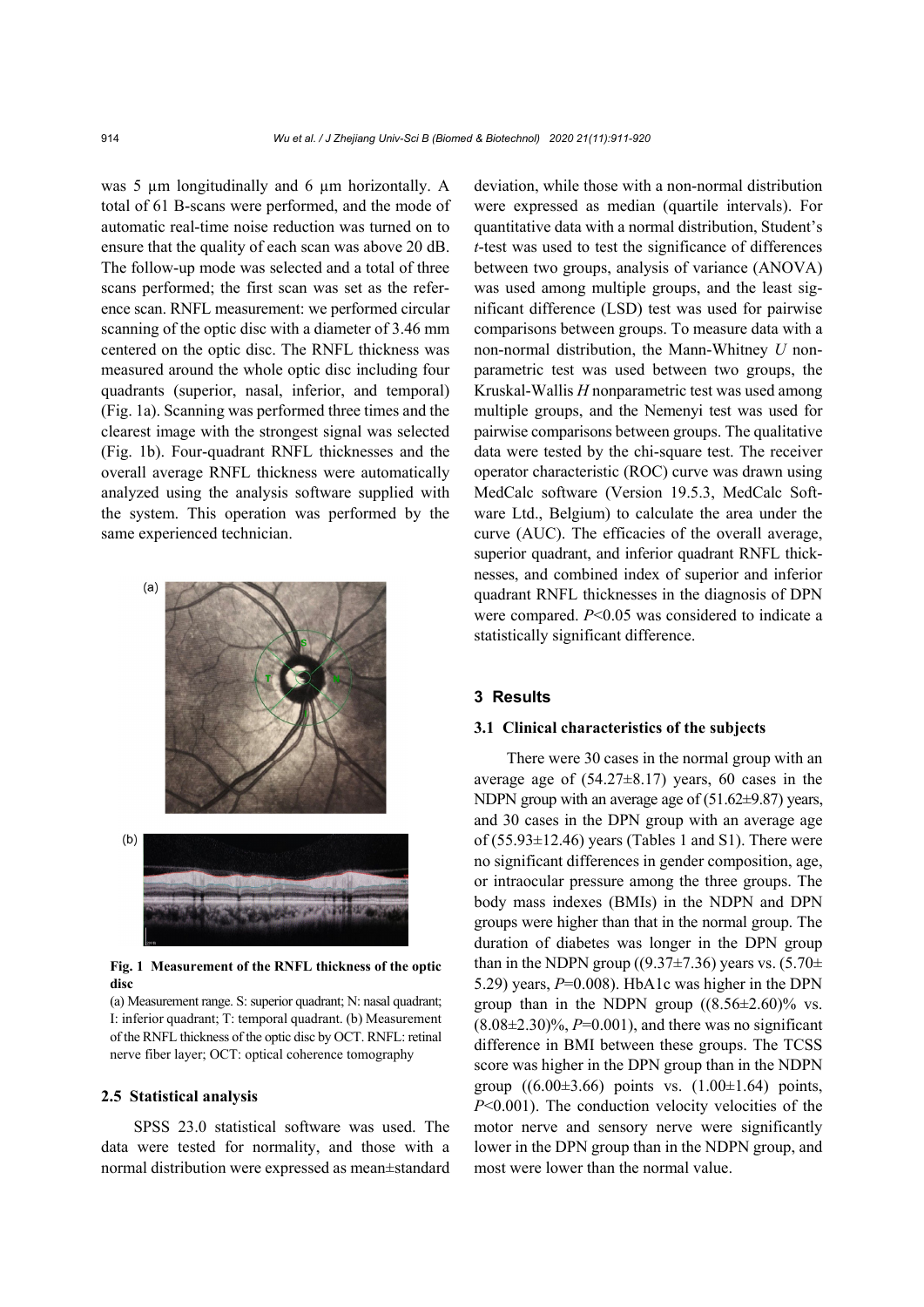## **3.2 Comparison of the RNFL thickness in the optic disc area of the retina**

There were no significant differences in temporal quadrant or nasal quadrant RNFL thickness among the normal, NDPN, and DPN groups (Table 2). There were significant differences in the overall average, superior quadrant, and inferior quadrant RNFL thicknesses. In pairwise comparisons, there were no

significant differences in the overall average, superior quadrant, or inferior quadrant RNFL thickness between the NDPN group and the normal group. The overall average, superior quadrant, and inferior quadrant RNFL thicknesses were lower in the DPN group than in the normal group (all *P*<0.001) and NDPN group (*P*<0.001, *P*=0.001, *P*<0.001, respectively). Moreover, the DM patients were re-divided into the TCSS≤5 group and the TCSS>5 group. The RNFL thicknesses

| Clinical characteristics           | Normal group $(n=30)$ | NDPN group $(n=60)$ | $\boldsymbol{P}$<br>DPN group $(n=30)$ |         |
|------------------------------------|-----------------------|---------------------|----------------------------------------|---------|
| Male/female                        | 13/17                 | 31/29               | 19/11                                  | 0.295   |
| Age (year)                         | $54.27 \pm 8.17$      | $51.62 \pm 9.87$    | 55.93±12.46<br>0.147                   |         |
| Duration of DM (year)              |                       | $5.70 \pm 5.29$     | $9.37 \pm 7.36$ °                      | 0.008   |
| BMI $(kg/m^2)$                     | $22.08 \pm 2.00$      | $24.80 \pm 3.76^a$  | $24.25 \pm 3.86^b$                     | 0.002   |
| HbA <sub>1</sub> c $(\%)$          | $4.99 \pm 0.60$       | $8.08 \pm 2.30^a$   | $8.56 \pm 2.60^{bc}$                   | 0.001   |
| DR $(\%)$                          | $\theta$              | $13.33^{\rm a}$     | $43.33^{bc}$                           | < 0.001 |
| log <sub>MAP</sub>                 | 0.000(0000, 0.100)    | 0.000(0.100, 0.300) | 0.050(0.045, 0.400)                    | 0.025   |
| $IOP$ (mm $Hg$ )                   | 12.15 (10.24, 17.73)  | 13.70 (9.41, 17.40) | 13.55 (9.90, 18.61)                    | 0.401   |
| <b>TCSS</b>                        |                       | $1.00 \pm 1.64$     | $6.00 \pm 3.66$ <sup>c</sup>           | < 0.001 |
| <b>MNCV</b>                        |                       |                     |                                        |         |
| Median nerve $(m/s)$               |                       | $55.96 \pm 3.13$    | 50.48 $\pm$ 3.98 $^{\circ}$            | < 0.001 |
| Proximal ulnar nerve $(m/s)$       |                       | 59.08 ± 5.05        | 53.61 $\pm$ 5.98 <sup>c</sup>          | < 0.001 |
| Distal ulnar nerve $(m/s)$         |                       | $61.14 \pm 7.06$    | 52.14 $\pm$ 8.41 $\rm{^c}$             | < 0.001 |
| Tibial nerve $(m/s)$               |                       | 47.09 ± 5.09        | $40.44 \pm 5.78$ <sup>c</sup>          | < 0.001 |
| Proximal peroneal nerve (m/s)      |                       | $45.42 \pm 2.98$    | $40.93 \pm 5.21$ °                     | < 0.001 |
| Distal peroneal nerve $(m/s)$      |                       | $49.83 \pm 7.64$    | $43.29 \pm 9.18$ <sup>c</sup>          | 0.001   |
| <b>SNCV</b>                        |                       |                     |                                        |         |
| Median nerve $(m/s)$               |                       | $56.07\pm6.43$      | $45.84 \pm 11.25$ <sup>c</sup>         | < 0.001 |
| Ulnar nerve $(m/s)$                |                       | $56.73 \pm 4.03$    | $50.23 \pm 5.26$ <sup>c</sup>          | < 0.001 |
| Superficial peroneal nerve $(m/s)$ |                       | $49.71 \pm 5.43$    | $41.71 \pm 5.11$ <sup>c</sup>          | < 0.001 |
| Sural nerve $(m/s)$                |                       | $52.60 \pm 6.94$    | $39.21 \pm 4.80$ <sup>c</sup>          | < 0.001 |

**Table 1 Clinical characteristics of the subjects in the NDPN, DPN, and normal groups** 

DPN: diabetic peripheral neuropathy; NDPN: non-DPN; DM: diabetes mellitus; BMI: body mass index; HbA1c: glycosylated hemoglobin; DR: diabetic retinopathy; logMAR: logarithm of minimal angle resolution; IOP: intraocular pressure; TCSS: Toronto clinical scoring system; MNCV: motor nerve conduction velocity; SNCV: sensory nerve conduction velocity. <sup>a</sup> NDPN group vs. normal group, *P*<0.05; <sup>b</sup> DPN group vs. normal group, P<0.05; <sup>c</sup> DPN group vs. NDPN group, P<0.05. Complete nerve electromyography data of the DPN and NDPN groups are shown in Table S1. Data are expressed as number, percentage, mean±standard deviation, or median (quartile intervals)

**Table 2 Comparison of RNFL thickness of the optic disc in the normal, NDPN, and DPN groups** 

| Group                         |                                  |                                  | RNFL thickness $(\mu m)$         |                                 |                   |
|-------------------------------|----------------------------------|----------------------------------|----------------------------------|---------------------------------|-------------------|
|                               | Overall average                  | Superior quadrant                | Inferior quadrant                | Nasal quadrant                  | Temporal quadrant |
| Normal $(n=30)$               | $111.07\pm 6.99$                 | $138.93 \pm 14.16$               | $143.60 \pm 12.22$               | $81.03 \pm 13.00$               | $81.37 \pm 11.90$ |
| NDPN $(n=60)$                 | $109.25 \pm 6.90$                | $134.47 \pm 14.34$               | $144.48\pm14.10$                 | $80.62 \pm 16.46$               | $78.30 \pm 12.03$ |
| DPN $(n=30)$                  | $101.07 \pm 12.40^{\text{cb}}$   | $123.00 \pm 19.04$ <sup>cb</sup> | $129.37 \pm 17.50^{\text{cb}}$   | $73.33\pm18.86$                 | $78.40 \pm 14.30$ |
| P                             | < 0.001                          | < 0.001                          | $\leq 0.001$                     | 0.102                           | 0.443             |
| TCSS $\leq$ 5 ( <i>n</i> =73) | $108.04\pm9.08$                  | $131.95\pm16.56^{\circ}$         | $142.10\pm15.52$                 | $80.48 \pm 17.18$               | $78.30 \pm 11.40$ |
| TCSS $>5(n=17)$               | $100.00 \pm 10.62$ <sup>ef</sup> | $125.06 \pm 17.48^e$             | $128.06 \pm 17.93$ <sup>ef</sup> | $68.35 \pm 15.95$ <sup>ef</sup> | 78.47±17.87       |
|                               | < 0.001                          | 0.017                            | 0.002                            | 0.016                           | 0.443             |

RNFL: retinal nerve fiber layer; DPN: diabetic peripheral neuropathy; NDPN: non-DPN; TCSS: Toronto clinical scoring system. <sup>a</sup> NDPN group vs. normal group, *P*<0.05; <sup>b</sup> DPN group vs. normal group, *P*<0.05; <sup>c</sup> DPN group vs. NDPN group, *P*<0.05; <sup>d</sup> TCSS≤5 group vs. normal group, *P*<0.05; <sup>e</sup> TCSS>5 group vs. normal group, *P*<0.05; <sup>f</sup> TCSS>5 group vs. TCSS≤5 group, *P*<0.05. Data are expressed as mean±standard deviation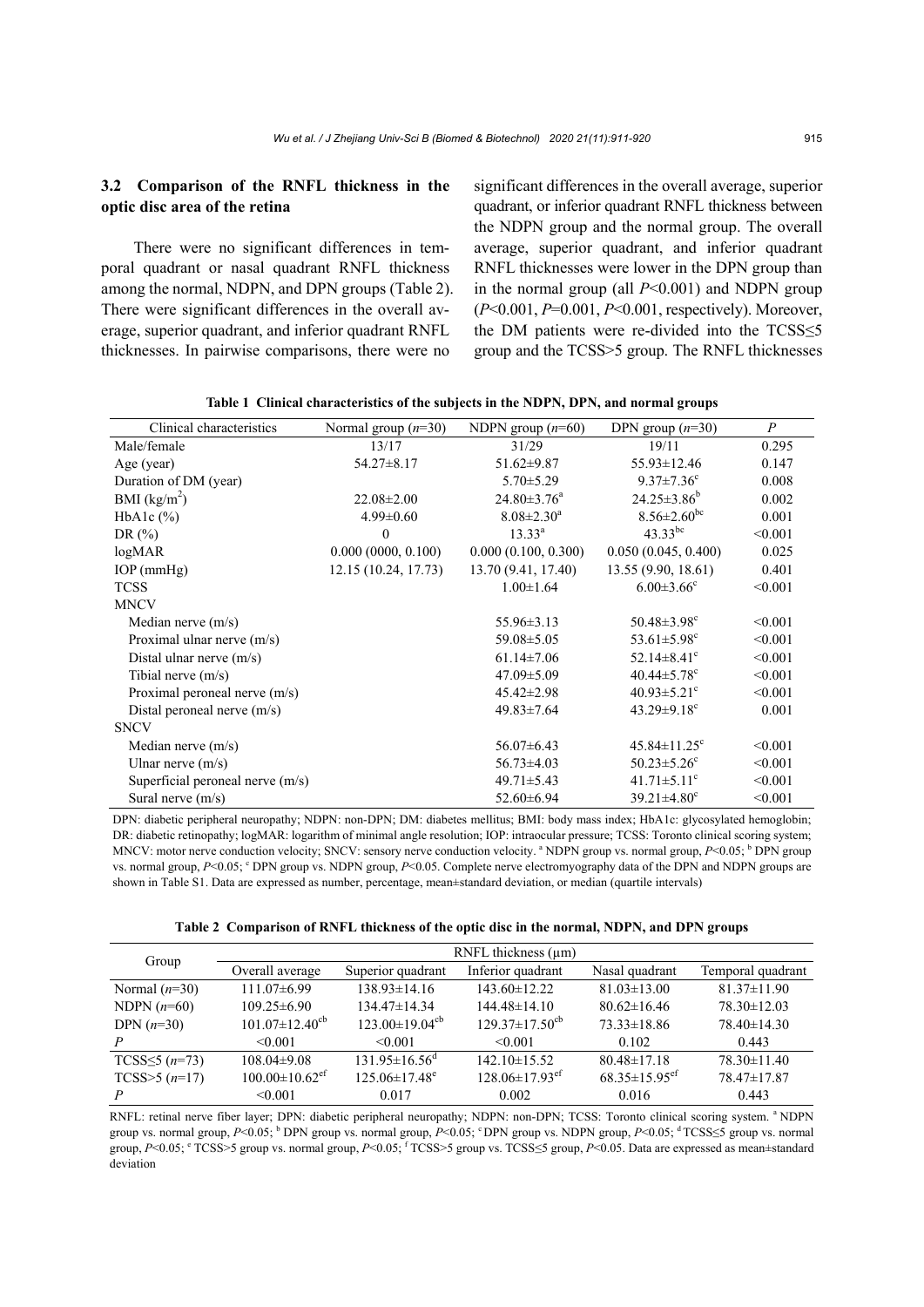of the normal, TCSS≤5, and TCSS>5 groups were compared. There were no significant differences in the temporal quadrant among the three groups  $(P=0.443)$ , but there were significant differences in the overall average, nasal quadrant, superior quadrant, and inferior quadrant. In pairwise comparison, the overall average, nasal quadrant, and inferior quadrant RNFL thicknesses were thinner in the TCSS>5 group than in the normal group (*P*=0.001, *P*=0.005, *P*=0.001, respectively) and TCSS≤5 group (*P*=0.001, *P*=0.006, *P*=0.001, respectively), but there was no significant difference in the superior quadrant between the TCSS>5 and TCSS≤5 groups (*P*=0.116).

## **3.3 Diagnostic value of optic disc RNFL thickness for diabetic peripheral neuropathy**

The diagnostic values of the overall average, superior quadrant, and inferior quadrant RNFL thicknesses and the combined index of the superior and inferior quadrant RNFL thicknesses were evaluated by calculating the AUC of the ROC curve (Fig. 2). A comparison of the four indexes is shown in Table 3. All four indexes showed good diagnostic efficiency, and the AUC of the overall average RNFL thickness for diagnosing DPN was 0.739 (95% confidence interval (CI) 0.635–0.826, *P*<0.001); the sensitivity was 71.67% and the specificity 75.86%; and the best cut-off value was 105 µm. The AUC of the superior quadrant RNFL thickness in the diagnosis of DPN was 0.683 (95% CI 0.576–0.778, *P*=0.004); the sensitivity was 93.33% and the specificity 44.83%; the best cut-off value was 116 µm. The AUC of RNFL thickness in the inferior quadrant for diagnosing DPN was 0.755 (95% CI 0.652–0.840, *P*<0.001); the sensitivity was 81.67% and the specificity 68.97%; and the best cut-off value was 131 µm. The AUC of the combined index of



**Fig. 2 ROC curve of DPN diagnosed by RNFL thickness of the optic disc** 

(a) Overall average RNFL thickness; (b) Superior quadrant RNFL thickness; (c) Inferior quadrant RNFL thickness; (d) Combined index of the superior and inferior quadrant RNFL thicknesses. AUC: area under the curve; ROC: receiver operator characteristic; DPN: diabetic peripheral neuropathy; RNFL: retinal nerve fiber layer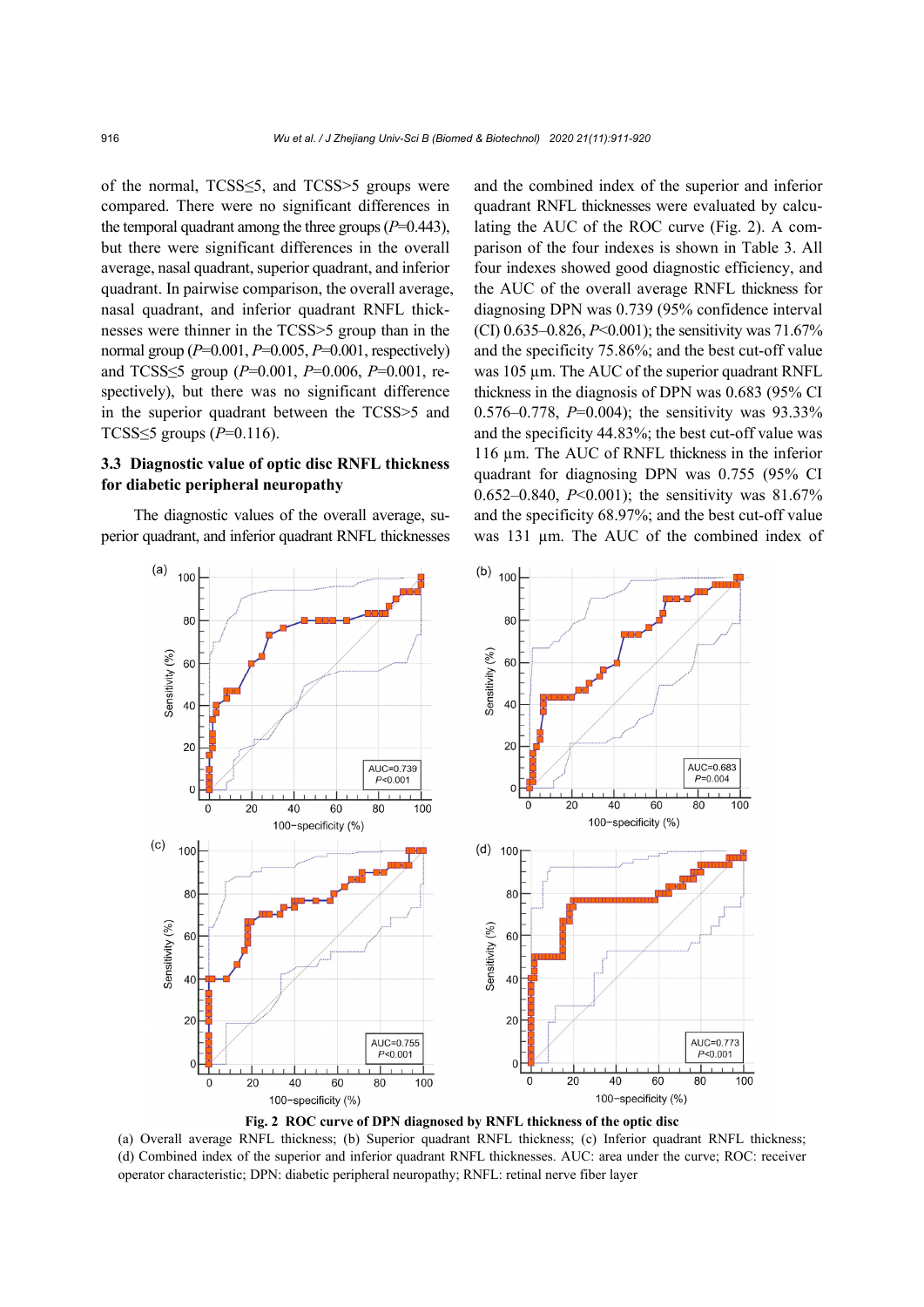**Table 3 Comparison of the overall average, superior quadrant and inferior quadrant RNFL thicknesses, and the** 

**combined index of the superior and inferior quadrant RNFL thicknesses in the diagnosis of DPN**  RNFL AUC 95% CI Sensitivity (%) Specificity (%) Overall average  $0.739^{abc}$   $0.635-0.826$   $71.67$   $75.86$ Superior quadrant  $0.683^{bc}$ 0.576–0.778 93.33 44.83

| and inferior quadrants                                                                                                                                |
|-------------------------------------------------------------------------------------------------------------------------------------------------------|
| RNFL: retinal nerve fiber layer; DPN: diabetic peripheral neuropathy; AUC: area under the curve; CI: confidence interval. "Compared with              |
| superior quadrant RNFL thickness, $P>0.05$ ; $^{6}$ Compared with inferior quadrant RNFL thickness, $P>0.05$ ; $^{c}$ Compared with combined index of |
| the superior and inferior quadrant RNFL thicknesses, $P > 0.05$                                                                                       |

superior and inferior quadrant RNFL thickness in the diagnosis of DPN was 0.773 (95% CI 0.672–0.854, *P*<0.001). The four indexes had the same diagnostic efficacy, RNFL had better sensitivity in the superior quadrant (up to 93.33%), and the combined superior and inferior indexes had a specificity of 80.00%.

Inferior quadrant 0.755<sup>c</sup>

Combined index of the superior

## **4 Discussion**

This was a cross-sectional study of the diagnostic efficacy of RNFL thickness in the optic disc for DPN. The results showed that the RNFL thickness of the optic disc was lower in patients of the DPN group than in those of the NDPN group and normal controls. The overall average, superior quadrant, and inferior quadrant RNFL thicknesses of the optic disc could be used as indicators for screening and diagnosing DPN. The superior quadrant RNFL thickness had better sensitivity (up to 93.33%). The diagnostic efficiency of the combined index of the superior and inferior quadrant RNFL thicknesses was similar to those of the three separate indexes, and had a specificity of 80.00%. The RNFL thickness had a high sensitivity, but a relatively lower specificity for diagnosing DPN. The diagnosis of DPN in this study was based on NCV, which can detect injury to myelinated nerve fibers such as  $A\alpha$  and  $A\beta$  nerve fibers. In contrast, the retinal nerve fiber is a small unmyelinated nerve fiber. Most studies have demonstrated that small fiber neuropathy usually occurs during the early stage of DPN (Boulton and Malik, 2010; Breiner et al., 2014).

It is generally believed that the optic nerve is a part of the central nervous system, and the retinal nerve is closely related to central neuropathy. Retinal neurodegeneration often occurs in central degenerative diseases such as Parkinson's disease, Alzheimer's

disease, and multiple sclerosis (Yu et al., 2014). Recent studies have found that retinal neuropathy is closely related to peripheral neuropathy. Some studies have indicated that in diabetes, retinal neurodegenerative lesion occurs and leads to functional defects and abnormal ERGs before the occurrence of retinal microvascular injury (Verma et al., 2009; Luu et al., 2010). Diabetic retinal neuropathy is associated with peripheral neuropathy (Shahidi et al., 2012; Srinivasan et al., 2016), including visceral autonomic neuropathy (Kim et al., 2016, 2017), although the mechanisms for their injury are different (Lin et al., 2018; Ni et al., 2020a, 2020b). Therefore, diabetic retinal neuropathy may be used as a basis for the screening and diagnosis of DPN. Because screening and early diagnosis of DPN are generally insufficient in clinical practice, the development of simple and efficient screening methods is highly desirable. At present, it is recommended that the clinical symptoms and physical examination serve as the main screening method for DPN. This has the advantage of being practical and relatively easy, but has the disadvantage of poor sensitivity and repeatability (Dyck et al., 2010). Binns-Hall et al. (2018) applied DPN-CHECK and SUDOSCAN as a one-stop screening strategy for DPN when patients were waiting for fundus examinations. This significantly improved the efficiency of DPN screening. However, the equipment cost hampers its application in clinical practice. Our study suggests that OCT, as a routine clinical method for the evaluation of maculopathy, can be used to evaluate retinal neuropathy and serve as an efficient method for DPN screening.

0.652–0.840 81.67 68.97

0.773 0.672–0.854 76.67 80.00

This study revealed that the overall average, superior quadrant, and inferior quadrant RNFL thicknesses were obviously abnormal in the DPN group. All three indexes and the combination of the superior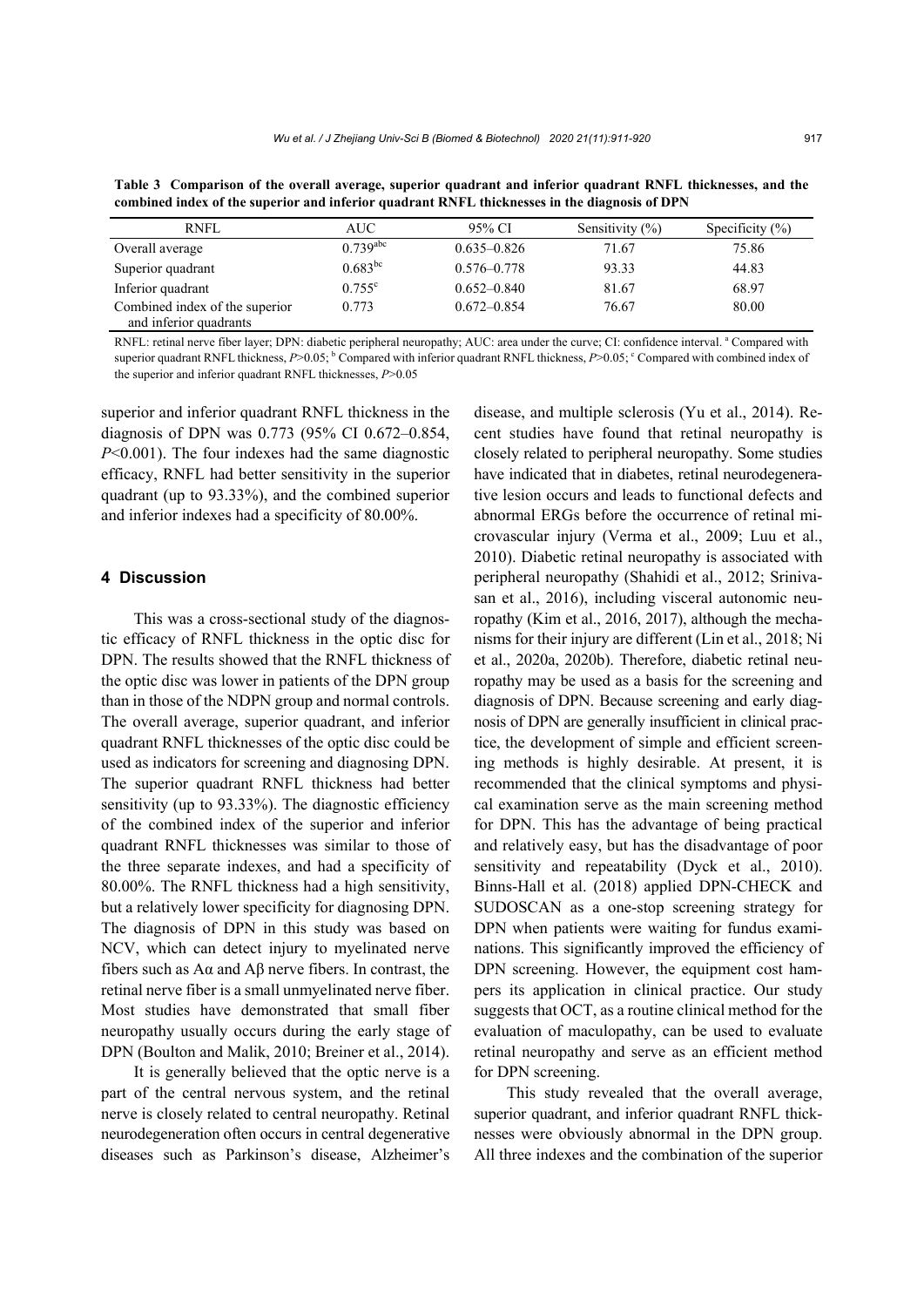and inferior quadrant RNFL thicknesses had good diagnostic efficacy for DPN. Some similar results have been reported in recent years. Shahidi et al. (2012) found that RNFL thickness was related to the neuropathy disability score (NDS) in DPN. Srinivasan et al. (2016) also found that the overall average, superior quadrant, and inferior quadrant RNFL thicknesses in DPN patients with NDS≥3 points were significantly thinner than those in patients without DPN. Some studies have indicated that the RNFL in the inferior quadrant was significantly thinner in a subclinical DPN group (Li et al., 2016), suggesting that it might be an early diagnostic index for DPN. Srinivasan et al. (2017) suggested that the diagnostic sensitivity of the inferior quadrant RNFL thickness was 69%, the specificity was 80%, and the best cut-off value was 97 µm. The cut-off value was quite different from that in the present study, and was considered to be related to the race and age of the subjects, and the design of the research scheme (Alasil et al., 2013).

The RNFL in the temporal and nasal quadrants tended to be thinner in the DPN group, but there was no significant difference among the three groups. Previous study has shown that the shapes of the four quadrants of the posterior sieve plate of the human sclera are significantly different, and the number and area of the ethmoidal foramen are significantly smaller in the nasal and temporal quadrants than in the superior and inferior quadrants, so there are significantly fewer nerve fiber bundles in the nasal or temporal quadrant than in the superior or inferior quadrant (Jonas et al., 1991). A reduced penetration of nerve fiber bundles indicates that the dynamic range of measurable RNFL thickness is small, which may explain the absence of a difference in RNFL thickness in the temporal and nasal quadrants among the three groups. In contrast, why multiple sclerosis affects RNFL mainly in the temporal quadrant is unclear (Zhang et al., 2018). Whether different pathophysiological mechanisms can lead to morphological changes in the RNFL in different quadrants at different time remains to be further studied. The degenerative lesion of the RNFL in the inferior quadrant was the most obvious. This was probably because this quadrant has the densest nerve fibers and most oxygen and blood flow, and therefore is more likely to be affected by retinal ischemia and hypoxia caused by microcirculatory disorders, metabolic abnormalities, and other factors (Jonas et al., 1992). Some studies have also suggested that the RNFL thickness of the macular fovea is related to DPN, and could predict its occurrence (Kim et al., 2018). Taking into account that diabetic, macular lesions are more obvious and have a higher diversity, and detection of the optic disc RNFL thickness is more suitable for clinical application. However, there are some limitations of this study. The number of participants is small and the RNFL thickness is affected by many factors such as race, age, duration of diabetes, and the degree of retinal microangiopathy. Consequently, these findings must be verified by multi-center, large-sample, prospective observation studies.

## **5 Conclusions**

This study explored the use of OCT technology, a routine clinical method for diabetic fundus screening, as a means of screening and diagnosing DPN, to improve the efficiency of clinical DPN screening.

### **Contributors**

Xia-hong LIN designed the study. Jing-wen FANG, Xue-feng BAI, Yong ZHUANG, and Xiao-yu CHEN collected the data. Xiao-hong WU, Jing-wen FANG, and Ying-qiong HUANG performed the data processing and data analysis. Xiao-hong WU and Jing-wen FANG wrote and edited the manuscript. All authors edited and approved the final manuscript, and they have full access to all the data in the study and take responsibility for the integrity and security of the data.

#### **Compliance with ethics guidelines**

Xiao-hong WU, Jing-wen FANG, Yin-qiong HUANG, Xue-feng BAI, Yong ZHUANG, Xiao-yu CHEN, and Xiahong LIN declare that they have no conflict of interest.

All procedures followed were in accordance with the ethical standards of the responsible committee on human experimentation (institutional and national) and with the Helsinki Declaration of 1975, as revised in 2008 (5). This study was approved by the Ethics Committee of the Second Affiliated Hospital of Fujian Medical University, Quanzhou, China. Informed consent was obtained from all patients for being included in the study.

#### **References**

Alasil T, Wang KD, Keane PA, et al., 2013. Analysis of normal retinal nerve fiber layer thickness by age, sex, and race using spectral domain optical coherence tomography. *J Glaucoma*, 22(7):532-541.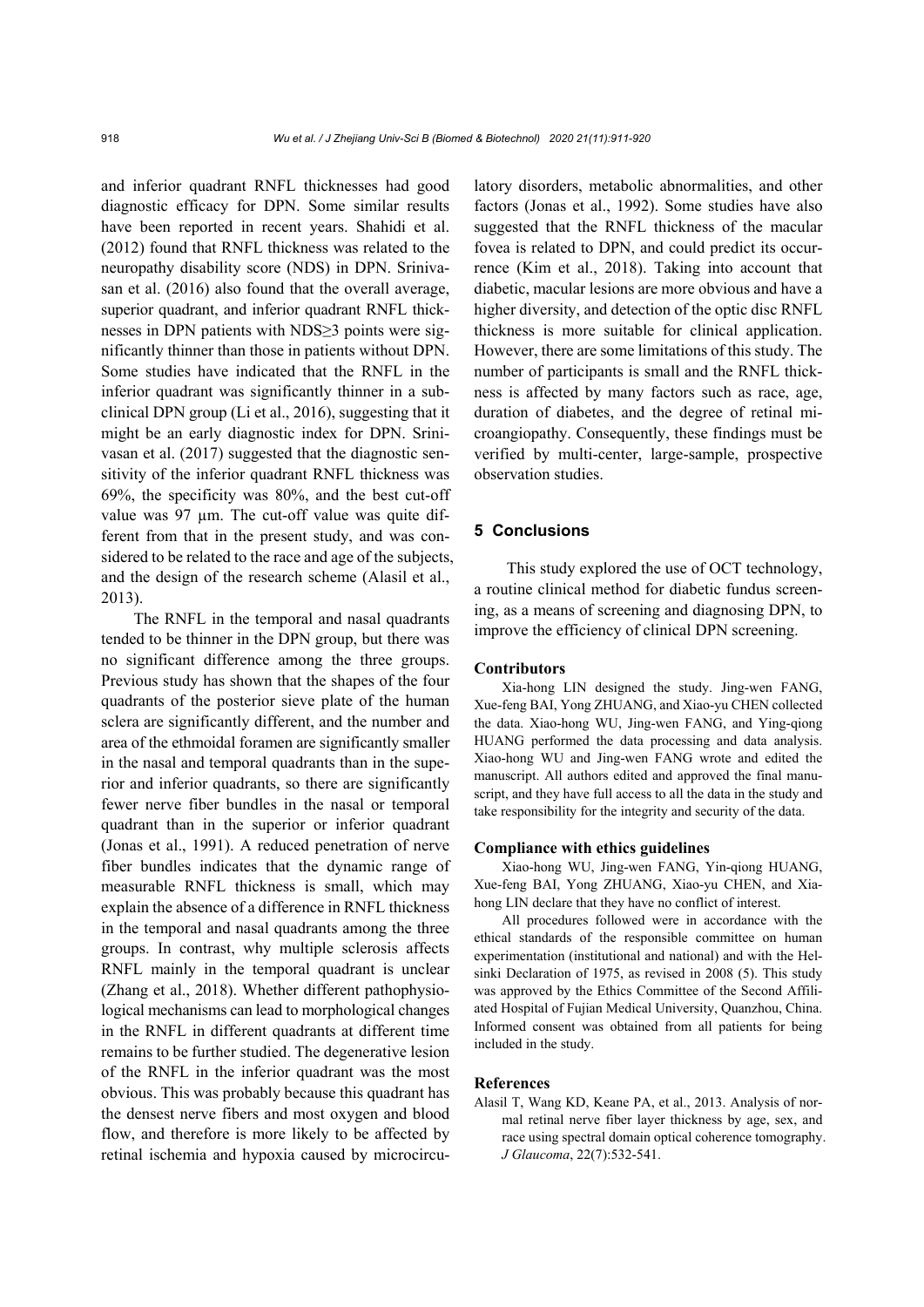https://doi.org/10.1097/IJG.0b013e318255bb4a

- Binns-Hall O, Selvarajah D, Sanger D, et al., 2018. One-stop microvascular screening service: an effective model for the early detection of diabetic peripheral neuropathy and the high-risk foot. *Diabet Med*, 35(7):887-894. https://doi.org/10.1111/dme.13630
- Botsford B, Vuong LN, Hedges TR III, et al., 2017. Characterization of Charcot-Marie-Tooth optic neuropathy. *J Neurol*, 264(12):2431-2435.
- https://doi.org/10.1007/s00415-017-8645-2 Boulton AJM, Malik RA, 2010. Neuropathy of impaired glucose tolerance and its measurement. *Diabetes Care*, 33(1): 207-209.
	- https://doi.org/10.2337/dc09-1728
- Breiner A, Lovblom LE, Perkins BA, et al., 2014. Does the prevailing hypothesis that small-fiber dysfunction precedes large-fiber dysfunction apply to type 1 diabetic patients? *Diabetes Care*, 37(5):1418-1424. https://doi.org/10.2337/dc13-2005
- Chatzikosma G, Pafili K, Demetriou M, et al., 2016. Evaluation of sural nerve automated nerve conduction study in the diagnosis of peripheral neuropathy in patients with type 2 diabetes mellitus. *Arch Med Sci*, 12(2):390-393. https://doi.org/10.5114/aoms.2016.59265
- Cho NH, Shaw JE, Karuranga S, et al., 2018. IDF Diabetes Atlas: global estimates of diabetes prevalence for 2017 and projections for 2045. *Diabetes Res Clin Pract*, 138: 271-281.

https://doi.org/10.1016/j.diabres.2018.02.023

- Dyck PJ, Overland CJ, Low PA, et al., 2010. Signs and symptoms versus nerve conduction studies to diagnose diabetic sensorimotor polyneuropathy: Cl vs. NPhys trial. *Muscle Nerve*, 42(2):157-164.
	- https://doi.org/10.1002/mus.21661
- Feng L, Hu JH, Chen J, et al., 2018. An efficacy analysis of anti-vascular endothelial growth factor therapy for choroidal neovascularization secondary to multifocal choroiditis and comparison with wet age-related macular degeneration. *J Zhejiang Univ-Sci B (Biomed & Biotechnol)*, 19(4):327-332.

https://doi.org/10.1631/jzus.B1700535

- Forsblom CM, Sane T, Groop PH, et al., 1988. Risk factors for mortality in Type II (non-insulin-dependent) diabetes: evidence of a role for neuropathy and a protective effect of HLA-DR4. *Diabetologia*, 41(11):1253-1262. https://doi.org/10.1007/s001250051062
- Gordois A, Scuffham P, Shearer A, et al., 2003. The health care costs of diabetic peripheral neuropathy in the U.S. *Diabetes Care*, 26(6):1790-1795. https://doi.org/10.2337/diacare.26.6.1790
- International Diabetes Federation, 2019. IDF Diabetes Atlas,
- 9th Ed. International Diabetes Federation, Brussels, Belgium. Jonas JB, Mardin CY, Schlötzer-Schrehardt U, et al., 1991. Morphometry of the human lamina cribrosa surface. *Invest*
- *Ophthalmol Vis Sci*, 32(2):401-405. Jonas JB, Schmidt AM, Müller-Bergh JA, et al., 1992. Human

optic nerve fiber count and optic disc size. *Invest Ophthalmol Vis Sci*, 33(6):2012-2018.

- Kim JH, Lee MW, Byeon SH, et al., 2018. Associations between individual retinal layer thicknesses and diabetic peripheral neuropathy using retinal layer segmentation analysis. *Retina*, 38(11):2190-2196. https://doi.org/10.1097/IAE.0000000000001835
- Kim K, Yu SY, Kwak HW, et al., 2016. Retinal neurodegeneration associated with peripheral nerve conduction and autonomic nerve function in diabetic patients. *Am J Ophthalmol*, 170:15-24.

https://doi.org/10.1016/j.ajo.2016.06.038

- Kim K, Kim ES, Rhee SY, et al., 2017. Clinical characteristics and risk factors for retinal diabetic neurodegeneration in type 2 diabetes. *Acta Diabetol*, 54(11):993-999. https://doi.org/10.1007/s00592-017-1043-5
- Lakshmikantha HT, Ravichandran NK, Jeon M, et al., 2018. Assessment of cortical bone microdamage following insertion of microimplants using optical coherence tomography: a preliminary study. *J Zhejiang Univ-Sci B (Biomed & Biotechnol)*, 19(11):818-828. https://doi.org/10.1631/jzus.B1700612
- Li H, Yu XB, Chen Q, et al., 2016. Relationship between retinal nerve fibre layer thickness and peripheral neuropathy in patients with type 2 diabetes. *Chin J Diabetes Mellitus*, 8(7):418-421 (in Chinese).

https://doi.org/10.3760/cma.j.issn.1674-5809.2016.07.009

Lin YC, Shen ZR, Song XH, et al., 2018. Comparative transcriptomic analysis reveals adriamycin-induced apoptosis via p53 signaling pathway in retinal pigment epithelial cells. *J Zhejiang Univ*-*Sci B (Biomed & Biotechnol)*, 19(12):895-909.

https://doi.org/10.1631/jzus.B1800408

- Liu F, Bao YQ, Hu RM, et al., 2010. Screening and prevalence of peripheral neuropathy in type 2 diabetic outpatients: a randomized multicentre survey in 12 city hospitals of China. *Diabetes Metab Res Rev*, 26(6):481-489. https://doi.org/10.1002/dmrr.1107
- Luu CD, Szental JA, Lee SY, et al., 2010. Correlation between retinal oscillatory potentials and retinal vascular caliber in type 2 diabetes. *Invest Ophthalmol Vis Sci*, 51(1):482-486. https://doi.org/10.1167/iovs.09-4069
- Ni CM, Ling BY, Xu X, et al., 2020a. CX3CR1 contributes to streptozotocin-induced mechanical allodynia in the mouse spinal cord. *J Zhejiang Univ*-*Sci B (Biomed & Biotechnol)*, 21(2):166-171.

https://doi.org/10.1631/jzus.B1900439

Ni CM, Sun HP, Xu X, et al., 2020b. Spinal P2X7R contributes to streptozotocin-induced mechanical allodynia in mice. *J Zhejiang Univ*-*Sci B (Biomed & Biotechnol)*, 21(2):155-165. https://doi.org/10.1631/jzus.B1900456

Perkins BA, Olaleye D, Zinman B, et al., 2001. Simple screening tests for peripheral neuropathy in the diabetes clinic. *Diabetes Care*, 24(2):250-256. https://doi.org/10.2337/diacare.24.2.250

Pirart J, 1977. Diabetes mellitus and its degenerative complications: